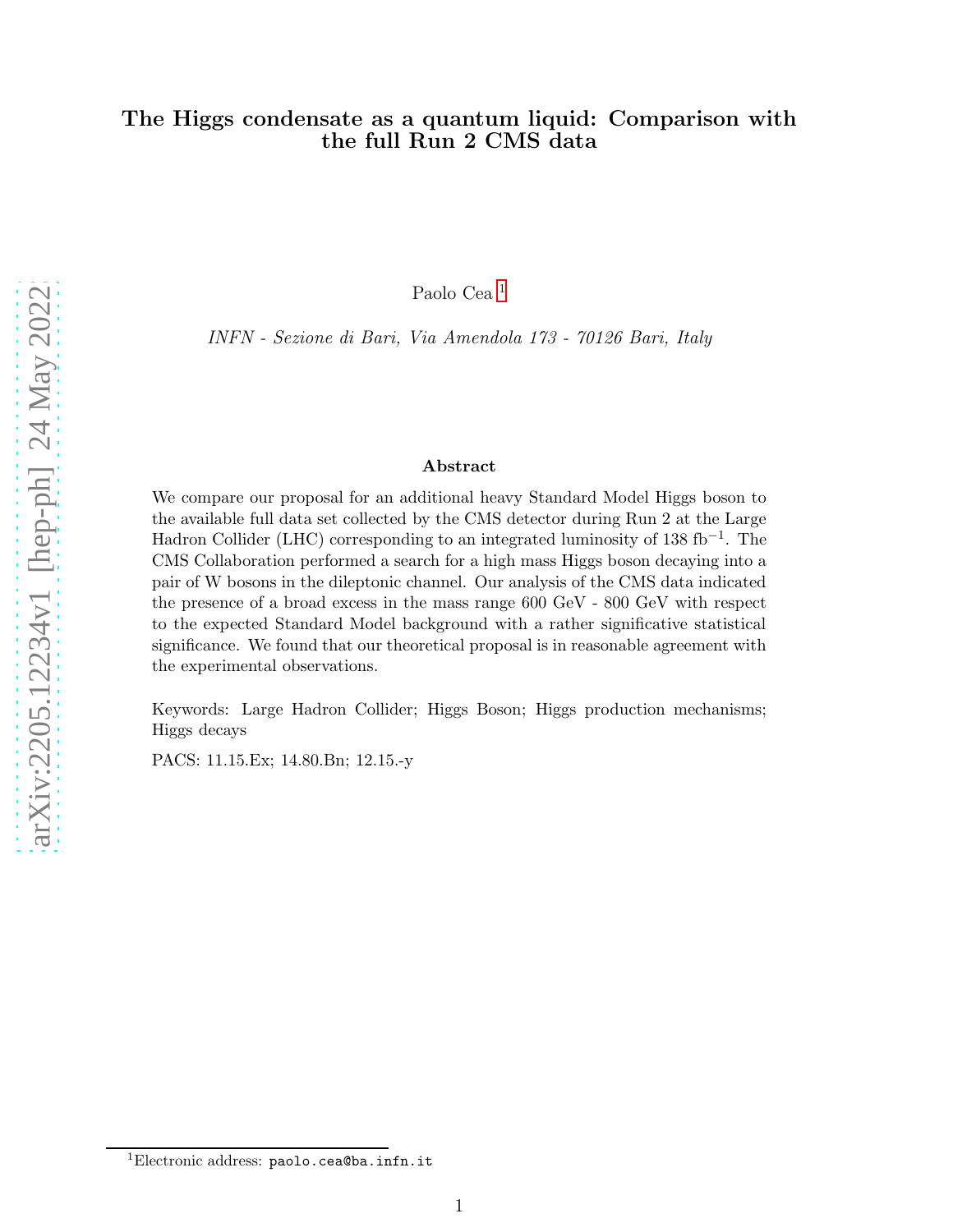# 1 Introduction

In 2012 a new particle was discovered by the ATLAS and CMS experiments at the LHC [\[1,](#page-8-0) [2\]](#page-8-1). This new particle, with a mass of about 125 GeV, is consistent with the Standard Model Higgs boson. With this discovery the Higgs mechanism [\[3,](#page-8-2) [4,](#page-9-0) [5,](#page-9-1) [6\]](#page-9-2) has been validated. The Standard Model of Particle Physics introduces the Higgs mechanism in order to explain particle masses by means of the so-called spontaneous symmetry breaking mechanism. Spontaneous symmetry breaking can be obtained by introducing a scalar field, the Higgs field, with a specific potential. Actually, the Higgs mechanism had emerged as the only mechanism capable of reconciling gauge field theories with the observed mass spectrum. Indeed, the striking conceptual and empirical success of the Standard Model established increasing trust in the viability of the Higgs mechanism.

Usually the spontaneous symmetry breaking in the Standard Model is implemented within the perturbation theory which leads to predict that the Higgs boson mass squared is proportional to  $\lambda v^2$ , where  $\lambda$  is the renormalised scalar self-coupling and  $v \simeq 246$  GeV is the known weak scale. On the other hand, it is known that, within the non-perturbative description of spontaneous symmetry breaking, self-interacting scalar fields are subject to the triviality problem [\[7\]](#page-9-3), namely the renormalised self-coupling  $\lambda \to 0$  when the ultravi-olet cutoff is sent to infinity. Strictly speaking, there are no rigorous proof of triviality <sup>[2](#page-1-0)</sup>. On the other hand, there exist several numerical studies which leave little doubt on the triviality conjecture. As a consequence, within the perturbative approach, the scalar sector of the Standard Model must be considered just an effective description valid only up to some (unknown) cut-off scale. Notwithstanding, extensive numerical simulations showed that even without self-interactions the scalar bosons could trigger spontaneous symmetry breaking. Moreover, precise non-perturbative numerical simulations [\[9,](#page-9-4) [10\]](#page-9-5) indicated that the excitation of the Bose-Einstein scalar condensate should be a rather heavy scalar particle with mass of about  $750(30)$  GeV [\[10\]](#page-9-5).

To reconcile the overwhelming evidence of a rather light Higgs boson with mass of 125 GeV (indicated with h) with the indications from non-perturbative studies of a heavy Higgs boson with mass around 750 GeV (indicated with H), in a recent article [\[11\]](#page-9-6) we advanced the proposal that the Higgs condensate of the Standard Model should be considered like a relativistic quantum fluid analogous to superfluid helium. As discussed at length in Ref. [\[11\]](#page-9-6), we found that there are two different kind of Higgs condensate excitations that are similar to phonon and rotons in He II. Moreover, in the dilute gas approximation these two Higgs condensate excitations behave like the perturbative Standard Model Higgs boson and a heavy Standard Model Higgs boson. Indeed, in Ref. [\[12\]](#page-9-7) we presented some phenomenological consequences of the Standard Model heavy Higgs boson proposal. In particular, we discussed the couplings of the H Higgs boson to the massive vector bosons and to fermions, the expected production mechanisms, and the main decay modes. We also attempted a quantitative comparison in the so-called golden channel  $H \to \ell^+ \ell^- \ell'^+ \ell'^$ where  $\ell, \ell' = e$  or  $\mu$ . More precisely, by means of an unofficial combination of the preliminary Run 2 data collected by the ATLAS and CMS experiments, we found some evidence of a broad scalar resonance that looked consistent with our Standard Model heavy Higgs boson [\[12,](#page-9-7) [11\]](#page-9-6). Unfortunately, this preliminary evidence has not been corroborated by the

<span id="page-1-0"></span><sup>&</sup>lt;sup>2</sup>It is worthwhile to mention interesting progresses in this direction offered by the recent proof of the Gaussian structure of the scaling limits of the critical Ising and  $\phi^4$  fields in the marginal case of four dimensions [\[8\]](#page-9-8).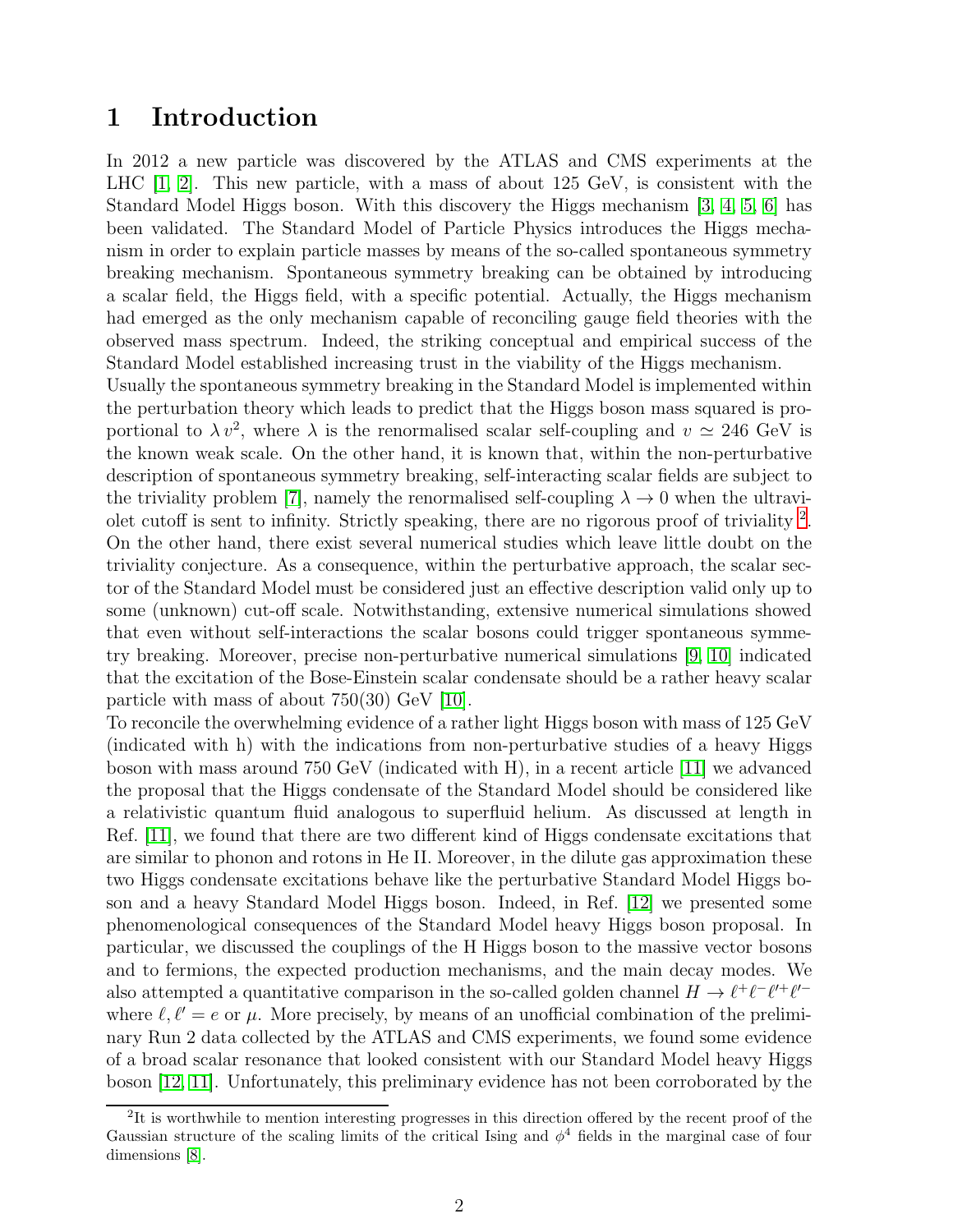full data sets collected by the ATLAS Collaboration during the LHC Run 2. In Ref. [\[13\]](#page-9-9) we critically compared our proposal to the full Run 2 data sets released by the ATLAS Collaboration. A search for a new high-mass resonance has been performed by the AT-LAS experiment using data collected at  $\sqrt{s} = 13$  TeV corresponding to an integrated luminosity of 139 fb<sup>-1</sup> both in the golden channel  $H \to \ell^+ \ell^- \ell^+ \ell^-$ ,  $\ell, \ell' = e$  or  $\mu$ , and in the decays into WW or ZZ with production mechanisms and branching ratios that mimic the ones of a heavy Standard Model Higgs boson. We do not found a clear statistical evidence for our heavy Higgs boson. At beast we found a hint of a signal in the gluon-gluon fusion Higgs production mechanism. As a matter of fact, we reached the conclusion that there was not enough sensitivity to detect the signal in vector-boson fusion mechanism mainly due to tight event-selection cuts. In any case, we concluded that our theoretical proposal was still not ruled out by the ATLAS observations. However, we must admit that it is problematic the absence of experimental evidence in the decays of the heavy Higgs boson into two W vector bosons. It is known that the main decay mode of a heavy Higgs boson is the decay into WW. Therefore, the most stringent constraints should arise from the experimental searches for a heavy Higgs boson decaying into two W gauge bosons. Fortunately, the CMS Collaboration recently reported a search for high-mass resonances decaying into a pair of W bosons into the fully leptonic final state using the full Run 2 data set corresponding to an integrated luminosity of 138 fb<sup>-1</sup> [\[14\]](#page-9-10). The aim of the present note is to contrast our theoretical expectations to the LHC Run 2 data from the CMS Collaboration in the above specified decay channel. We will show that the CMS data display a broad excess that seems to compare favourably with our proposal.

This paper is organised as follows. In Sect. [2,](#page-2-0) for the reader's convenience, we briefly discuss our theoretical proposal for two Standard Model Higgs bosons together with the main production mechanisms and decay modes. Sect. [3](#page-5-0) is devoted to the comparison with the latest available CMS data. Finally, in Sect. [4](#page-8-3) we summarise the main result of the present paper and draw our conclusions.

# <span id="page-2-0"></span>2 Heavy and light Higgs bosons

In the present Section we would like to illustrate very briefly the proposal advanced in Ref. [\[11\]](#page-9-6) to look at the Higgs condensate as a quantum liquid analogous to the Bose-Einstein condensate in superfluid He II. We found that the low-lying excitations of the Higgs condensate resembled two Higgs bosons that were the relativistic version of the phonons and rotons in superfluid He II. Actually, in the dilute gas approximation that is the relevant regime for the LHC physics, these low-lying excitations of the Higgs condensate resembled two Standard Model Higgs bosons with masses around 100 GeV and 750 GeV, respectively. The lighter Higgs boson h was identified with the new LHC particle with mass  $M_h \simeq 125 \text{ GeV}$  that seemed to behave consistently with the Standard Model perturbative Higgs boson. On the other hand, the heavy Standard Model Higgs boson H, in accordance with the phenomenological analyses presented in Ref. [\[12\]](#page-9-7), was assumed to have mass  $M_H \simeq 730$  GeV. Note that this mass value is in accordance with previous extensive numerical studies [\[9,](#page-9-4) [10\]](#page-9-5). We emphasise that we are not saying that there are two different elementary quantum Higgs fields. On the contrary, we have a unique quantum Higgs field. However, since the scalar condensate behaves like the He II quantum liquid, when the Higgs field acts on the condensate it can give rise to two elementary excitations,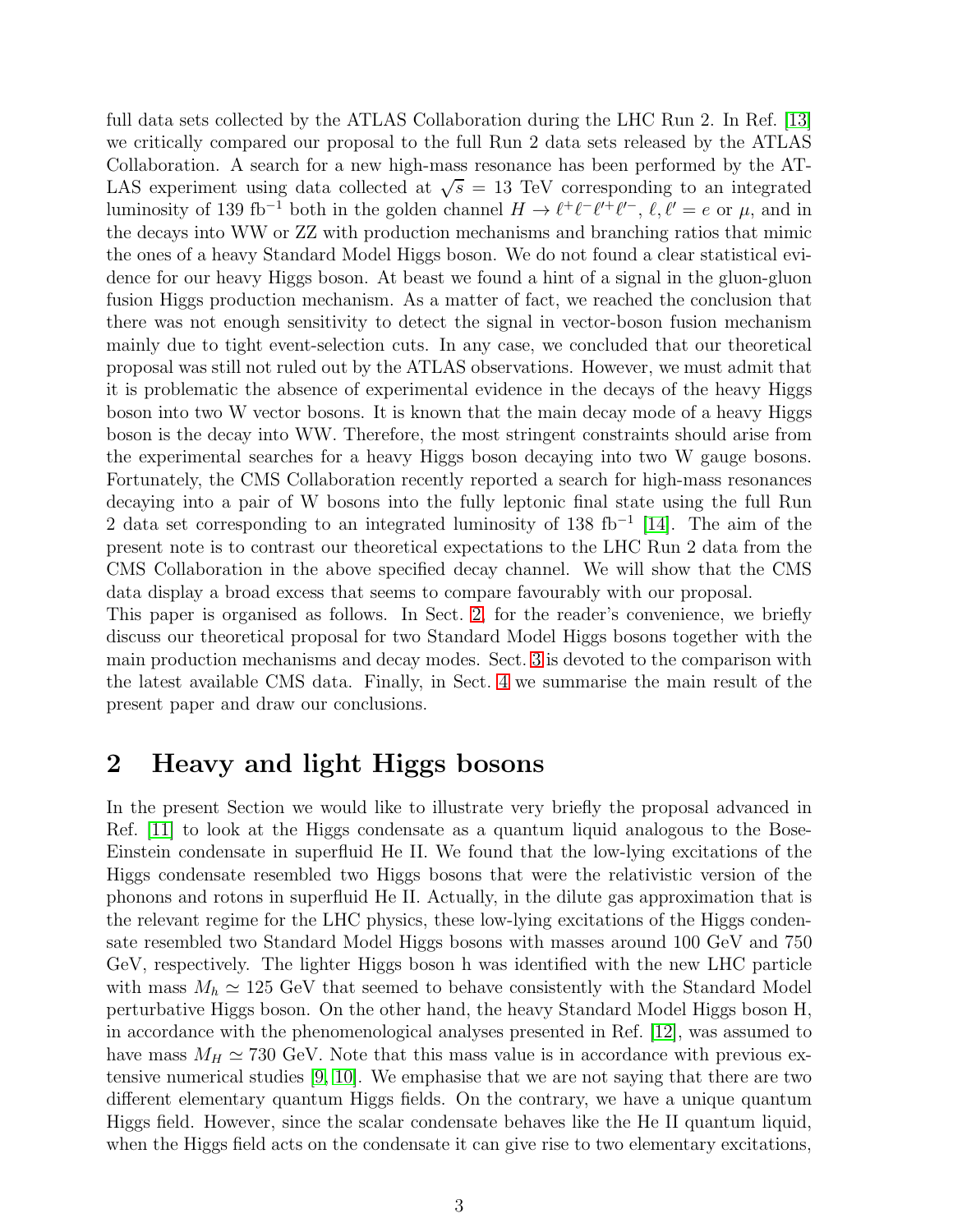namely the phonon-like and roton-like excitations corresponding to long-range collective and localised disturbances of the condensate, respectively. These elementary condensate excitations behave as weakly interacting scalar fields with vastly different mass. Moreover, one remarkable aspect of our approach is that the Higgs boson masses are not free parameters, but these can be estimated from first principles.

Once established that the perturbations of the scalar condensate due to the quantum Higgs field behave as two independent weakly interacting massive scalar fields, we need to investigate the experimental signatures and the interactions of these Higgs condensate elementary excitations. Obviously, the most striking consequence of our approach is the prevision of an additional heavy Higgs boson. As we already said, the light Higgs boson is the natural candidate for the new LHC scalar resonance at 125 GeV. On the other hand, our previous phenomenological analysis of the preliminary LHC Run 2 data in the golden channel [\[12\]](#page-9-7) corroborated the presence of a broad scalar resonance with central mass at 730 GeV. These two Higgs bosons will interact with the gauge vector bosons. We already pointed out [\[11,](#page-9-6) [12\]](#page-9-7) that the couplings of the Higgs condensate elementary excitations to the gauge vector bosons are fixed by the gauge symmetries. As a consequence, both the Higgs bosons h and H will be coupled to gauge bosons as in the usual perturbative approximation of the Standard Model. Moreover, these scalar bosons have an effective finite self-coupling  $\lambda_{eff}$  that, in general, is smaller than the perturbative renormalised scalar self-coupling  $\lambda$ . As concern the coupling to fermion fields, if we admit the presence of the Yukawa terms in the Lagrangian, then we are led to an effective Yukawa lagrangian:

<span id="page-3-0"></span>
$$
\mathcal{L}_Y^{eff}(x) = \sqrt{Z_{wf}^h} \frac{\lambda_f}{\sqrt{2}} \hat{\psi}_f(x) \hat{\psi}_f(x) \hat{h}(x) + \sqrt{Z_{wf}^H} \frac{\lambda_f}{\sqrt{2}} \hat{\psi}_f(x) \hat{\psi}_f(x) \hat{H}(x) , \qquad (2.1)
$$

where  $\hat{\psi}_f(x)$  indicates a generic fermion quantum field and the Yukawa coupling satisfies the usual relation:

$$
\lambda_f = \frac{\sqrt{2}m_f}{v} \,. \tag{2.2}
$$

In Eq. [\(2.1\)](#page-3-0)  $Z_{wf}^h$  and  $Z_{wf}^H$  are wavefunction renormalisation constant that, roughly, take care of the eventual mismatch in the overlap between the fermion and quasiparticle wavefunctions. A direct calculation of the wavefunction renormalisation constants is not easy. Nevertheless, in Ref. [\[11\]](#page-9-6) we fixed these constants from a comparison with the experimental observations. As a result we argued that  $3$ :

<span id="page-3-2"></span>
$$
Z_{wf}^h \simeq 1 \quad , \quad Z_{wf}^H \simeq \frac{m_h}{m_H} \,. \tag{2.3}
$$

Note that Eq. [\(2.3\)](#page-3-2) has the remarkable consequence that our light Higgs boson h is practically indistinguishable from the perturbative Higgs boson. As a consequence, in the following we shall concentrate on the hypothetical heavy Higgs boson.

In our previous papers [\[11,](#page-9-6) [12\]](#page-9-7) we argued that for large Higgs masses the main production processes are by vector-boson fusion and gluon-gluon fusion processes. To evaluate the Higgs event production at LHC we need the inclusive Higgs production cross section. As in perturbation theory, for large Higgs masses the main production processes are by vector-boson fusion (VBF) and gluon-gluon fusion (GGF). In fact, since the couplings of

<span id="page-3-1"></span><sup>&</sup>lt;sup>3</sup>The wavefunction renormalisation constant  $Z_{wf}^H$  coincides with the phenomenological parameter  $\kappa$ introduced in Ref. [\[12\]](#page-9-7).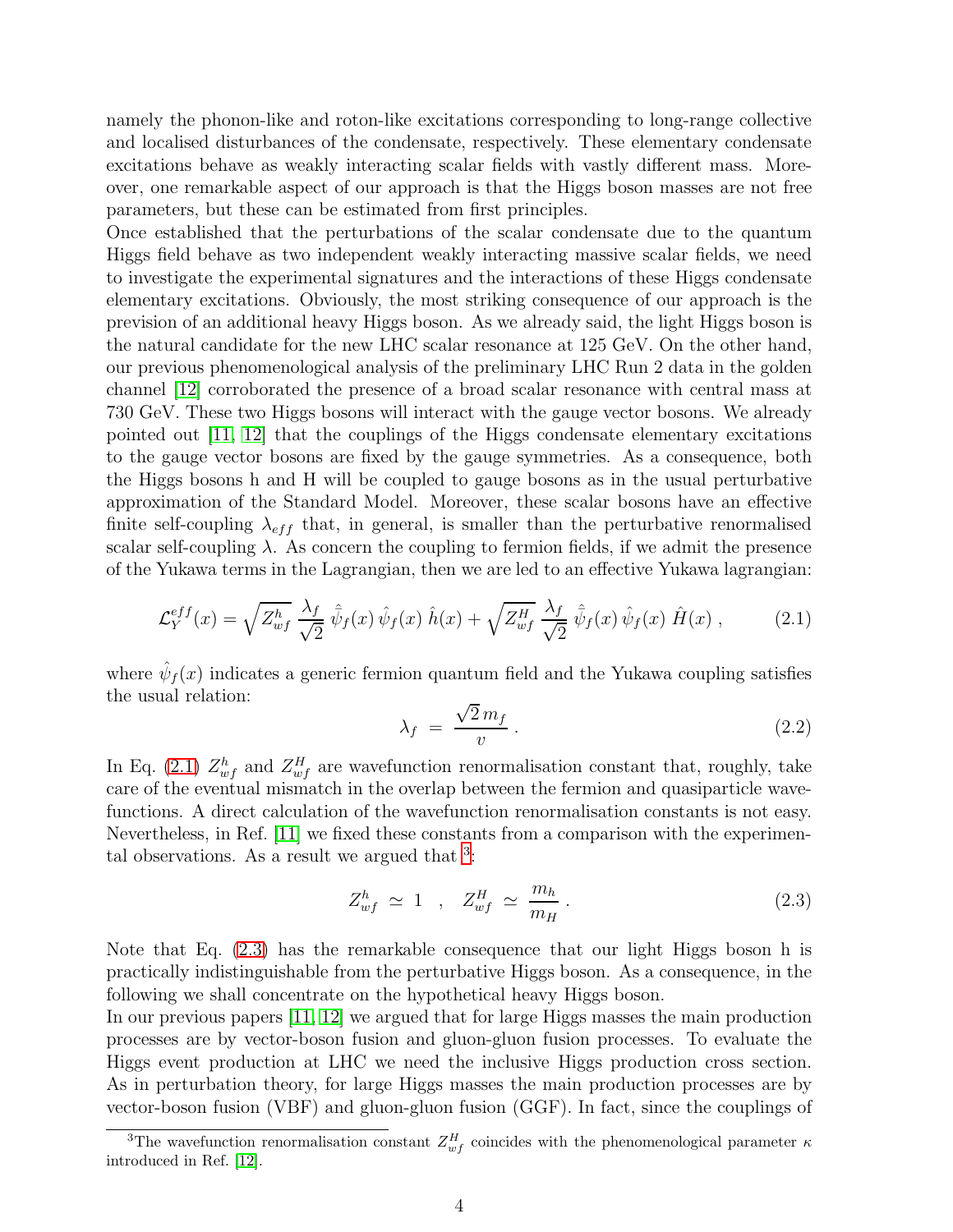the H boson to vector bosons are the same as those of a Standard Model Higgs boson, the H boson production cross section by vector-boson fusion is the same as in the perturbative Standard Model calculations. As concern the gluon fusion production mechanism, it is known that the gluon coupling to the Higgs boson in the Standard Model is mediated mainly by triangular loops of top and bottom quarks. Indeed, in perturbation theory the Yukawa couplings of the Higgs particle to heavy quarks grows with quark mass, thus balancing the decrease of the triangle amplitude so that the effective gluon coupling approaches a non-zero value for large loop-quark masses. This means that for heavy Higgs the gluon fusion inclusive cross section is almost completely determined by the top quark. Therefore, the total inclusive cross section for the production of the H Higgs boson can be written as:

<span id="page-4-1"></span>
$$
\sigma(p \ p \ \rightarrow \ H) \ \simeq \ \sigma_{VBF}(p \ p \ \rightarrow \ H) \ + \ \sigma_{GGF}(p \ p \ \rightarrow \ H) \ , \tag{2.4}
$$

where  $\sigma_{VBF}$  and  $\sigma_{GGF}$  are the vector-boson fusion and gluon-gluon fusion inclusive cross sections, respectively. In the Standard Model the calculations of the cross sections computed at next-to-next-to-leading and next-to-leading order for a high mass Higgs boson with Standard Model-like couplings at  $\sqrt{s} = 13$  TeV are provided by the LHC Higgs Cross Section Working Group [\[15\]](#page-9-11). As concern the Standard Model gluon-gluon fusion cross section we found [\[12\]](#page-9-7) that this cross section can be usefully interpolated by:

$$
\sigma_{GGF}^{SM}(p \ p \to H) \simeq \begin{cases} \left(\frac{a_1}{M_H} + a_2 M_H^3\right) \exp(-a_3 M_H) & M_H \leq 300 \ GeV\\ a_4 & 300 \ GeV \leq M_H \leq 400 \ GeV\\ a_4 \ \exp\left[-a_5(M_H - 400 \ GeV)\right] & 400 \ GeV \leq M_H \end{cases} \tag{2.5}
$$

where  $M_H$  is expressed in GeV and

$$
a_1 \simeq 1.24 \, 10^4 \, pb \, GeV \quad , \quad a_2 \simeq 1.49 \, 10^{-6} \, pb \, GeV^{-3} \,,
$$
  
\n
$$
a_3 \simeq 7.06 \, 10^{-3} \, GeV^{-1} \,, \quad a_4 \simeq 9.80 \, pb \,,
$$
  
\n
$$
a_5 \simeq 7.63 \, 10^{-3} \, GeV^{-1} \,.
$$
\n(2.6)

Likewise the Standard Model vector-boson fusion cross section can be parametrised as:

$$
\sigma_{VBF}^{SM}(p \ p \to H) \simeq \left(b_1 + \frac{b_2}{M_H} + \frac{b_3}{M_H^2}\right) \exp(-b_4 \ M_H) \ , \tag{2.7}
$$

with:

$$
b_1 \simeq -2.69 \, 10^{-6} \, pb \, , \, b_2 \simeq 8.08 \, 10^2 \, pb \, GeV \, ,
$$
  
\n
$$
b_3 \simeq -1.98 \, 10^4 \, pb \, GeV^2 \, , \, b_4 \simeq 2.26 \, 10^{-3} \, GeV^{-1} \, .
$$
\n(2.8)

Our previous discussion lead us to assume that to a good approximation we can write:

<span id="page-4-0"></span>
$$
\sigma_{VBF}(pp \to H) \simeq \sigma_{VBF}^{SM}(pp \to H) \ , \ \sigma_{GGF}(pp \to H) \simeq Z_{wf}^H \sigma_{GGF}^{SM}(pp \to H) \ . \tag{2.9}
$$

In Fig. [1](#page-5-1) we compare the VBF and GGF production cross sections given by Eq. [\(2.9\)](#page-4-0) after taking into account the value of  $Z_{wf}^H$  in Eq. [\(2.3\)](#page-3-2). From Fig. [1](#page-5-1) we see that the main production mechanism of the heavy H Higgs boson is by the VBF processes since:

<span id="page-4-2"></span>
$$
\sigma_{VBF}(pp \to H) \simeq 2 \sigma_{GGF}(pp \to H) , \ M_H \simeq 730 \ GeV . \tag{2.10}
$$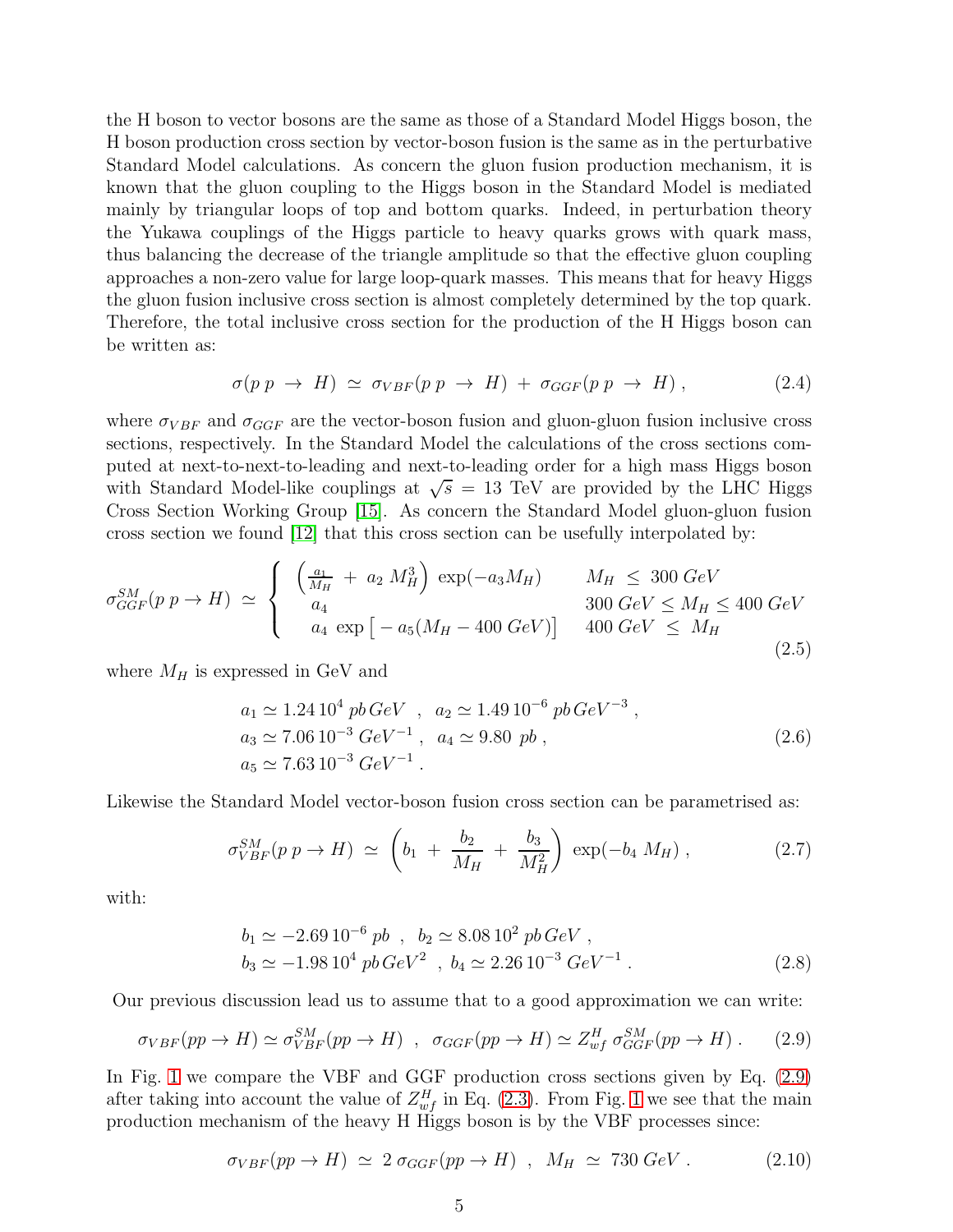

<span id="page-5-1"></span>Figure 1: Inclusive H Higgs boson production cross sections for the VBF processes (blue continuous line) and GGF processes (red continuous line) as a function of  $M_H$  at  $\sqrt{s}$  = 13 TeV.

In order to determine the phenomenological signatures of the massive H Higgs boson we need to examine the decay modes. Given the rather large mass of the heavy Higgs boson, the main decay modes are the decays into two massive vector bosons (see, e.g., Refs. [\[16,](#page-9-12) [17\]](#page-9-13)):

$$
\Gamma(H \to W^+ W^-) \simeq \frac{G_F M_H^3}{8\pi\sqrt{2}} \sqrt{1 - \frac{4m_W^2}{M_H^2}} \left(1 - 4\frac{m_W^2}{M_H^2} + 12\frac{m_W^4}{M_H^4}\right) \tag{2.11}
$$

and

$$
\Gamma(H \to Z^0 Z^0) \simeq \frac{G_F M_H^3}{16\pi\sqrt{2}} \sqrt{1 - \frac{4m_Z^2}{M_H^2}} \left(1 - 4\frac{m_Z^2}{M_H^2} + 12\frac{m_Z^4}{M_H^4}\right). \tag{2.12}
$$

The couplings of the H Higgs boson to the fermions are given by the Yukawa couplings. For heavy Higgs the only relevant fermion coupling is the top Yukawa coupling. The width for the decays of the H boson into a  $t\bar{t}$  pairs is easily found [\[16,](#page-9-12) [17\]](#page-9-13):

$$
\Gamma(H \to t\bar{t}) \simeq Z_{wf}^H \frac{3\,G_F \, M_H m_t^2}{4\pi\,\sqrt{2}} \left(1 - 4\frac{m_t^2}{M_H^2}\right)^{\frac{3}{2}},\tag{2.13}
$$

where we have taken into account Eq.  $(2.1)$ . So that, to a good approximation, the heavy Higgs boson total width is given by:

$$
\Gamma_H \simeq \Gamma(H \to W^+ W^-) + \Gamma(H \to Z^0 Z^0) + \Gamma(H \to t\bar{t}). \tag{2.14}
$$

# <span id="page-5-0"></span>3 Comparison with the CMS Run 2 dataset

The discussion in the previous Section showed that our heavy Higgs boson is a rather broad resonance and that almost all the decay modes are given by the decays into W<sup>+</sup>W<sup>−</sup>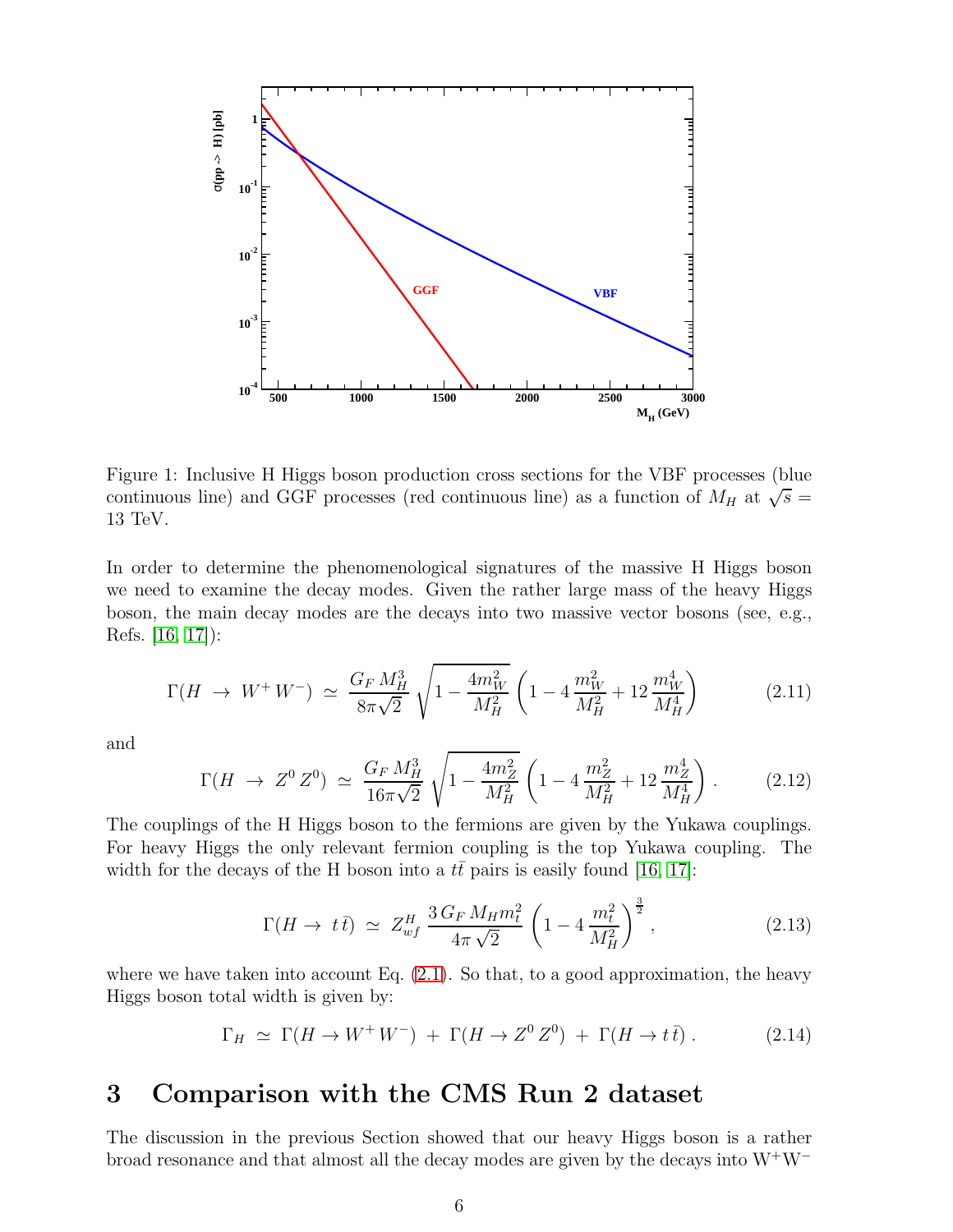and  $Z^0Z^0$  with:

<span id="page-6-0"></span>
$$
Br(H \to W^+W^-) \simeq 2 \ Br(H \to Z^0 Z^0) \ . \tag{3.1}
$$

In our previous papers we found some evidence of a broad scalar resonance that looks consistent with our Standard Model heavy Higgs boson in the golden channel. Actually, the decay channels  $H \to ZZ \to 4\ell$  have very low branching ratios, but the presence of leptons allows to efficiently reduce the huge background due mainly to diboson production. In fact, the four-lepton channel, albeit rare, has the clearest and cleanest signature of all the possible Higgs boson decay modes due to the small background contamination. Nevertheless, from one hand we did not find convincingly evidence of a heavy Standard Model Higgs boson in the comparison with the full LHC Run 2 data sets released by the ATLAS Collaboration. On the other hand, according to Eq. [\(3.1\)](#page-6-0), the main decay mode of a heavy Higgs boson is the decays into two W vector bosons. As a consequence, the most stringent constraints should arise from the experimental searches for a heavy Higgs boson decaying into two W gauge bosons. The lack, at least up to now, of experimental evidences in this decay channel looks problematic. In fact, if this situation should persist our theoretical proposal should not be in agreement with observations and, therefore, should be rejected. The aim of the present Section is to contrast our proposal with the recent document Ref. [\[14\]](#page-9-10) where the CMS Collaboration presented a search for a high mass resonance decaying into a pair of W bosons, using the full data set recorded by CMS during the LHC Run 2 corresponding to an integrated luminosity of 138 fb<sup>-1</sup>. The search strategy for  $H \to W^+W^-$  was based on the final state in which both W bosons decay leptonically, resulting in a signature with two isolated, oppositely charged, high  $p_T$  leptons (electrons or muons) and large missing transverse momentum, due to the undetected neutrinos. So that, the bulk of the signal comes from direct W decays to electrons or muons of opposite charge. However, even if not explicitly mentioned in Ref. [\[14\]](#page-9-10), the small contributions proceeding through an intermediate  $\tau$  lepton are implicitly included. Therefore, in Ref. [\[14\]](#page-9-10) it is always included the W boson decays into all three lepton types, so that the  $\ell$  symbol in  $W \to \ell + \nu$  comprises all three leptons e,  $\mu$ ,  $\tau$ . To increase the signal sensitivity event categorisation optimised for the gluongluon fusion and vector-boson fusion production mechanisms were used. To this end, it was introduced a parameter  $f_{VBF}$  corresponding to the fraction of the VBF production cross section with respect to the total cross section. In this way,  $f_{VBF} = 0$  corresponds to GGF production signal, while  $f_{VBF} = 1$  considers only the VBF production signal. For a heavy scalar resonance with Standard Model-like couplings  $f_{VBF}$  was set to the expectation using the cross sections provided by the LHC Higgs Cross SectionWorking Group [\[15\]](#page-9-11). The results are presented as upper limits on the product of the cross section with the relevant branching ratio on the production of a high mass scalar resonance. The 68 % and 95 % confidence level upper limits on  $\sigma(pp \to H \to WW \to 2\ell 2\nu)$  are displayed in Fig. 4 of Ref. [\[14\]](#page-9-10) for four different scenarios,  $f_{VBF} = 0$ ,  $f_{VBF} = 1$ , floating  $f_{VBF}$  and Standard Model  $f_{VBF}$ . Interestingly enough, the CMS Collaboration reported a small excess of data over the Standard Model background expectations for heavy Higgs boson masses ranging in the interval 500 GeV - 1000 GeV. Moreover, the signal hypothesis with the highest local significance was found in the VBF production mechanism ( $f_{VBF} = 1$ ) around the Higgs mass  $M_H \simeq 650$  GeV.

In order to compare with our theoretical expectations, for definiteness, in Fig. [2](#page-7-0) we report  $\sigma(pp \to H \to WW \to 2\ell 2\nu)$  as a function of the Higgs mass  $M_H$  in the case of a heavy scalar resonance with Standard Model-like couplings (Standard Model  $f_{VBF}$ ). The data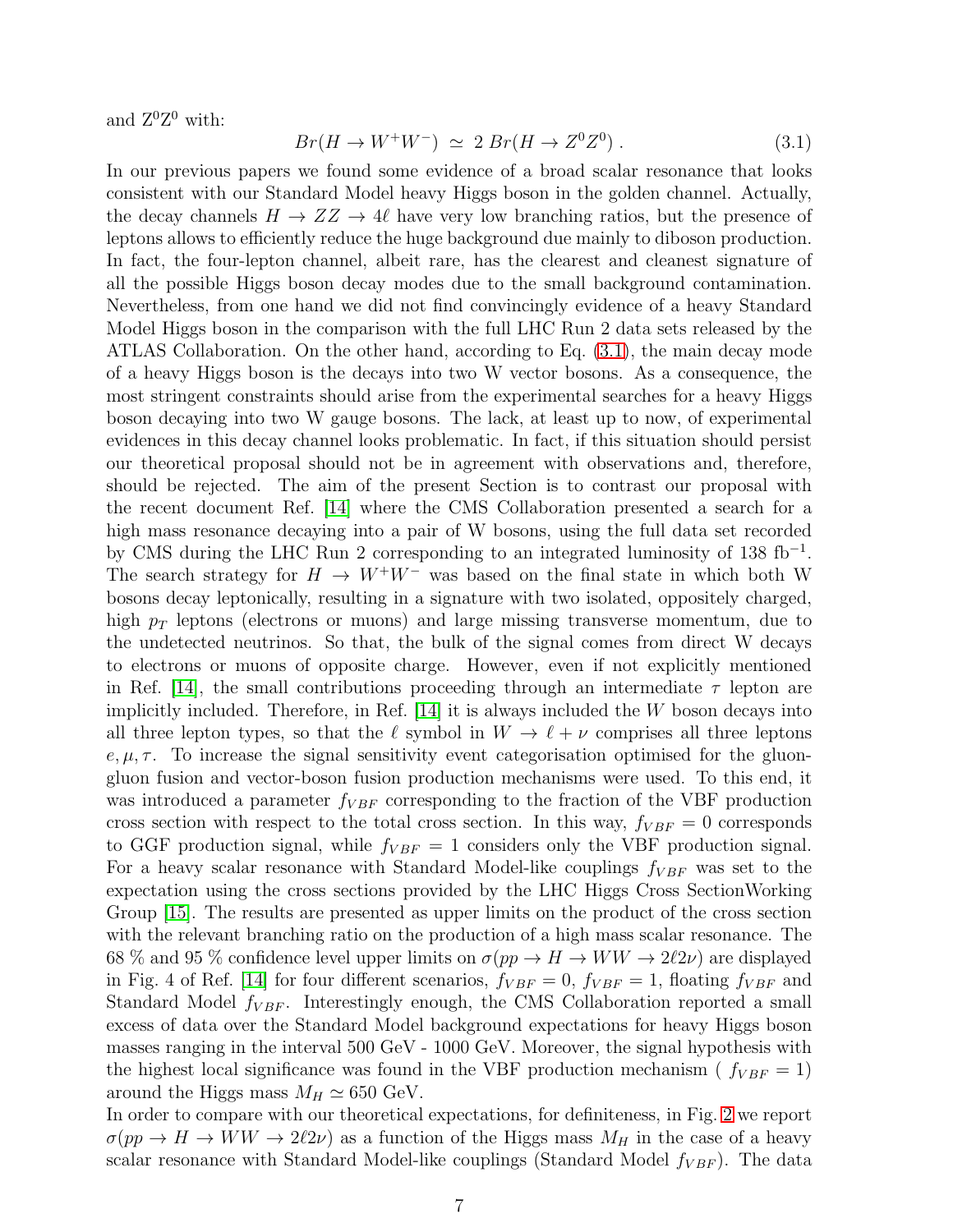

<span id="page-7-0"></span>Figure 2: Product of the cross section  $\sigma(pp \to H)$  with the branching ratio  $Br(H \to$  $WW \rightarrow 2\ell 2\nu$  for a heavy Higgs boson with Standard Model  $f_{VBF}$  versus the Higgs mass  $M_H$  obtained by combining the Run 2 data sets. The data have been adapted from Fig. 4, bottom right panel, in Ref. [\[14\]](#page-9-10). Full black circles correspond to the observed signal, the red dashed line is the expected Standard Model background together with the 68 % CL limits (red dotted lines). The full green line corresponds to the product of the cross section and branching ratio for our heavy Higgs boson with central mass  $M_H \simeq 730 \text{ GeV}$ .

have been extracted from Fig. 4, bottom right panel, of Ref. [\[14\]](#page-9-10). Looking at Fig. [2](#page-7-0) we see that the observed signals display a sizeable broad excess with respect to expected Standard Model signal in the mass range 600 GeV - 800 GeV. Clearly, these excesses cannot be accounted for by a heavy scalar resonance with a narrow width. In addition, for a heavy Standard Model Higgs boson the main production mechanism would be by gluon-fusion processes for  $M_H \lesssim 1000$  GeV, so that the resulting production cross section would led to a signal greater by at least a factor of two with respect to the observed signal (see red line in Fig. 4, bottom right panel, of Ref. [\[14\]](#page-9-10)). On the other hand, in our theoretical proposal the heavy Standard Model Higgs boson has a rather large width. So that, the expected main signal extends on the mass range 600 GeV - 800 GeV with a broad peak around  $M_H \simeq 700$  GeV. Moreover, as we said in Sect. [2,](#page-2-0) the main production mechanism is by vector-boson fusion since the gluon-gluon fusion processes are strongly suppressed (see Fig. [1\)](#page-5-1). To be quantitative, using Eqs. [\(2.4\)](#page-4-1) and [\(2.10\)](#page-4-2) we may easily evaluate the inclusive production cross section for our heavy Higgs boson. The result, displayed in Fig. [2,](#page-7-0) seems to compare reasonable well to the observed signal in the relevant Higgs mass range 600 GeV  $\lesssim M_H \lesssim 800$  GeV. It should be emphasised that the rejection of the backgroundonly hypothesis in a statistical sense will depend in general on the plausibility of the new signal hypothesis and the degree to which it can describe the data. In this respect, the presence of a rather broad excess around  $M_H \simeq 700$  GeV is perfectly consistent with the fact that our Standard Model heavy Higgs boson has a central mass at  $M_H \simeq 730$ GeV and a huge width. Moreover, we have estimate that the cumulative effects of the excesses in the mass range 600 GeV - 800 GeV reach a statistical significance of about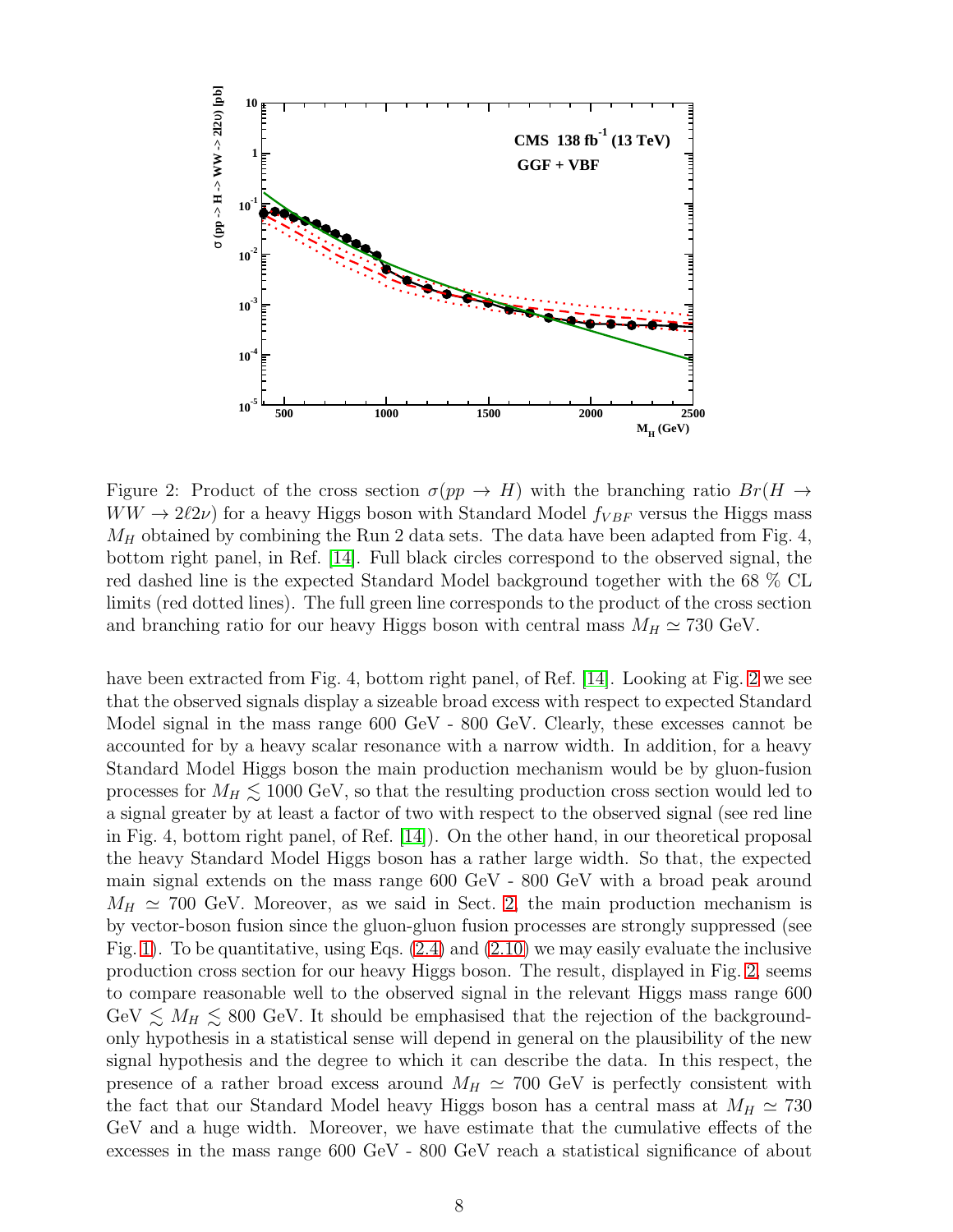eight standard deviations. However, when searching for a new resonance somewhere in a possible mass range, the significance of observing a local excess of events must take into account the probability of observing such an excess anywhere in the range. This is the so called "look elsewhere effect" [\[18\]](#page-9-14). Even taking into account the look elsewhere effect, the cumulative statistical significance is at level of five standard deviations. To obtain more precise statements it should be necessary to implement our heavy Higgs boson in the Monte Carlo numerical simulations. However, we are aware that the implementation of a heavy resonance with a large width is still problematic.

# <span id="page-8-3"></span>4 Conclusions

In our previous papers we pictured the Higgs condensate of the Standard Model as a quantum liquid analogous to the superfluid He II. We found that the low-lying Higgs condensate excitations behave as two Standard Model Higgs bosons. The light Higgs boson, identified with the LHC narrow resonance at 125 GeV, turned out to practically indistinguishable from the perturbative Standard Model Higgs boson. As concern the heavy Higgs boson, we found some evidence in our previous phenomenological analysis in the golden channel of the preliminary LHC Run 2 data from ATLAS and CMS Collaborations. However, that evidence was not corroborated by the full Run 2 data sets recently released by the ATLAS Collaboration. Moreover, considering that the main decay mode of a heavy Higgs boson is the decay into two W vector bosons, the absence of experimental evidences of a heavy Higgs boson in this decay channel constituted a serious problem for our proposal. In the present note we compared our theoretical proposal to the CMS full Run 2 data set dealing with the search for a high mass Higgs boson decaying into a pair of W bosons in the dileptonic channel. The main results of the present paper, showed in Fig. [2,](#page-7-0) indicated that our prevision of an additional heavy Standard Model Higgs boson compared in a satisfying way to the experimental findings. The agreement between our estimate of the inclusive production cross section and the observed signal in the Higgs mass range 600 GeV  $\lesssim M_H \lesssim 800$  GeV seems to us particularly significative. Indeed, once one fixes the Higgs masses,  $M_h \simeq 125 \text{ GeV}$  and  $M_H \simeq 730 \text{ GeV}$ , in our theory there are no more free parameters. Obviously, to further validate our theoretical proposal we must wait for further LHC Run 2 data, in particular the release by the CMS Collaboration of the full Run 2 dataset in the so-called golden channel.

# <span id="page-8-0"></span>References

- [1] The ATLAS Collaboration, G. Aad, et al., Observation of a new particle in the search for the Standard Model Higgs boson with the ATLAS detector at the LHC, Phys. Lett. B 716 (2012) 1
- <span id="page-8-1"></span>[2] The CMS Collaboration, S. Chatrchyan, et al., Observation of a New Boson at a Mass of 125 GeV with the CMS Experiment at the LHC, Phys. Lett. B 716 (2012) 30
- <span id="page-8-2"></span>[3] F. Englert and R. Brout, Broken Symmetry and the Mass of Gauge Vector Mesons, Phys. Rev. Lett. 13 (1964) 321